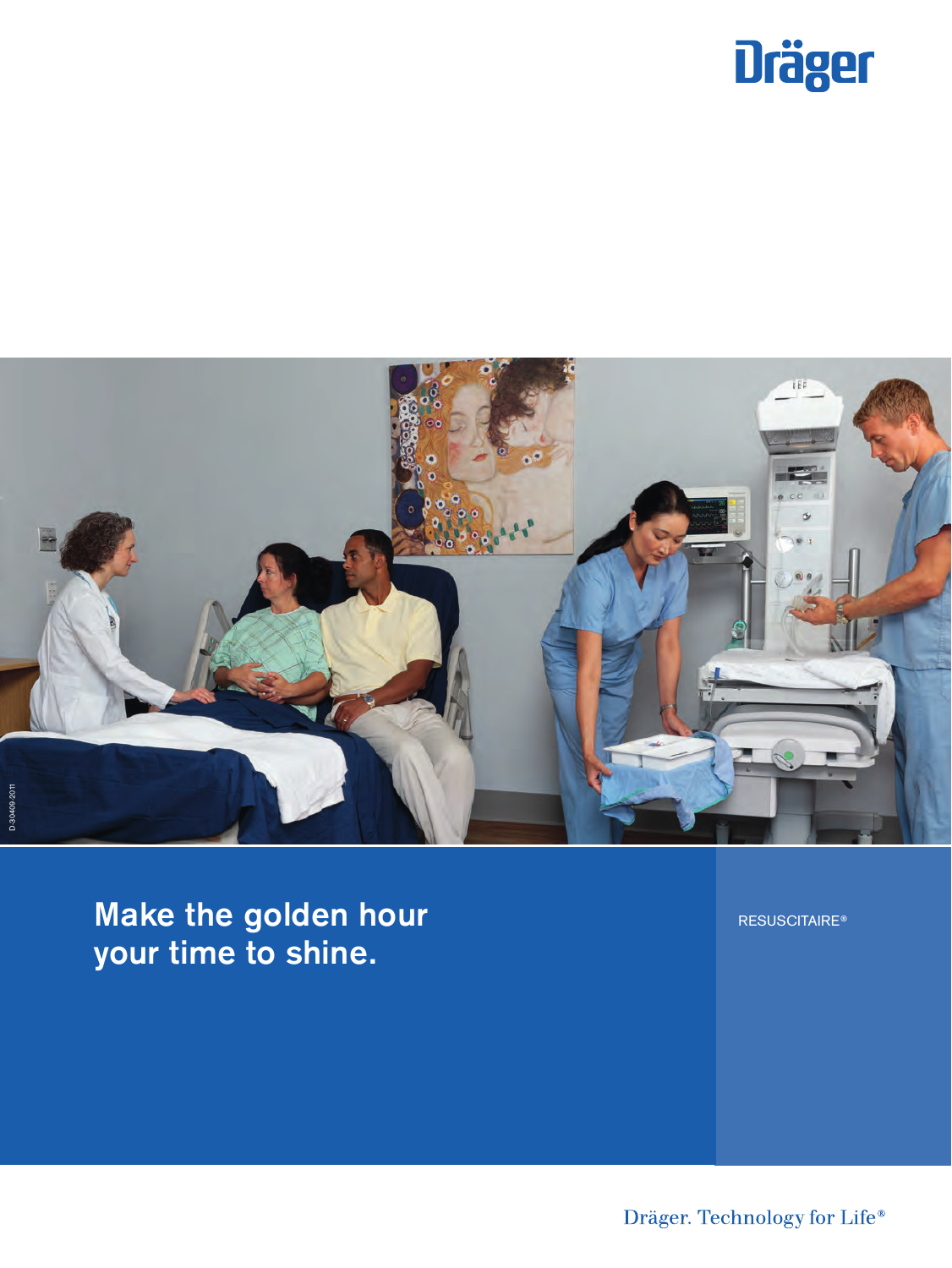## **In the golden hour, experience can make all the difference.**

Because patient management decisions during the critical first hour of a baby's life can directly influence immediate survival and long-term morbidity, you want solutions you can depend on. Drawing from years of experience in neonatal care, Dräger has integrated neonatal thermoregulation and respiratory support into a single, versatile Labor & Delivery device – the Resuscitaire warmer.

#### **RAPID RESPONSE**

Progressive respiratory support capabilities help you stabilize patient breathing while safeguarding delicate airways.

**BABY**

**CAREGIVER**

**HOSPITAL**

D-30498-2011

#### **CONSTANT COMFORT**

Resuscitaire's ability to provide uniform thermoregulation across the baby's mattress and easily adapt to developmental care requirements, has made it a trusted resource in Labor & Delivery departments around the world.

#### **STEP SAVER**

Ease-of-use considerations, patient access and process-driven conveniences enable caregivers to concentrate on their patients rather than their equipment, making Resuscitaire ideal for a wide range of needs in Labor & Delivery and surgical settings.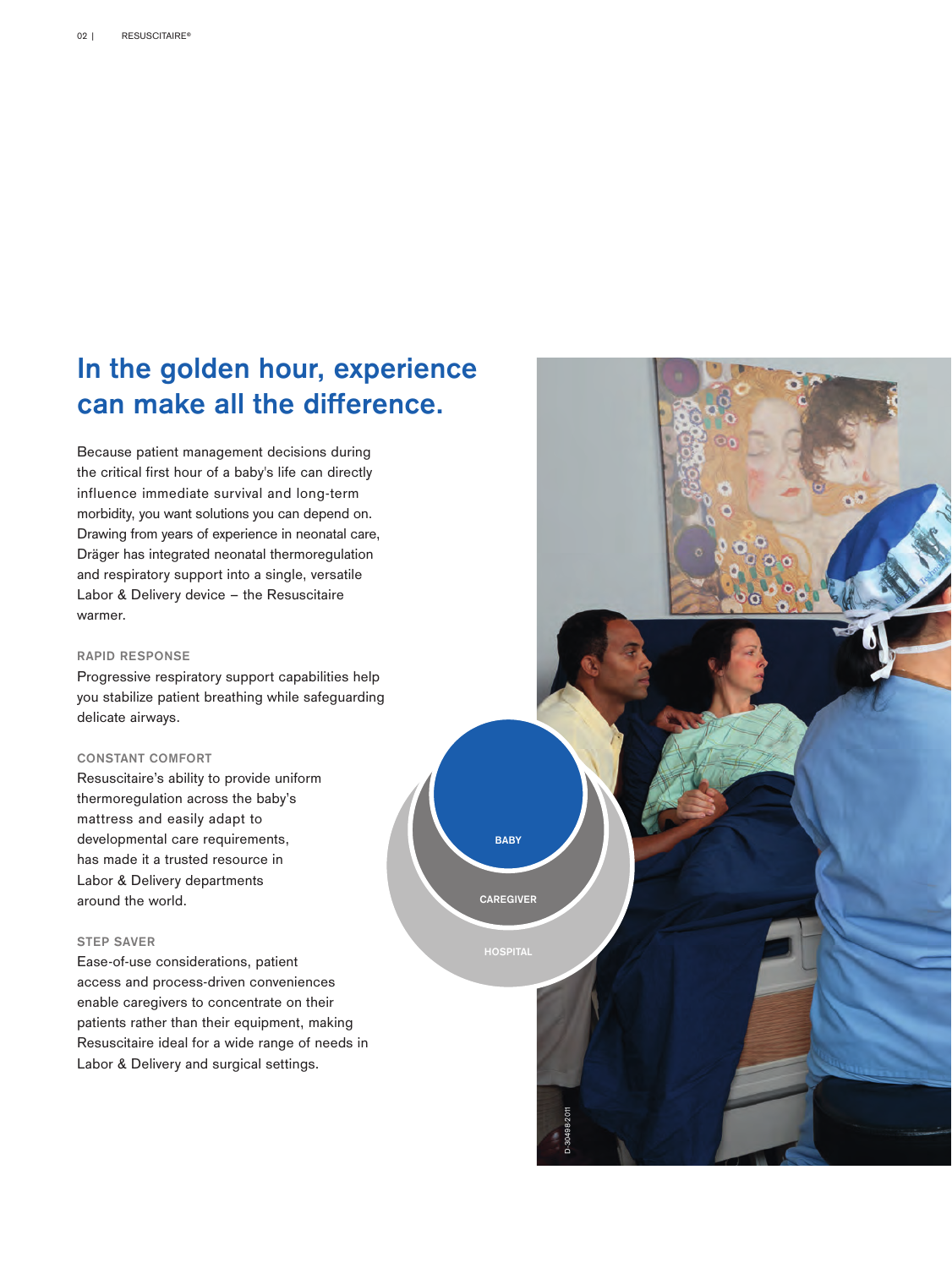## Delivery Reliable





From routine warming to emergency respiratory intervention, Resuscitaire was meticulously developed to reliably meet a wide range of Labor & Delivery needs. At Dräger, we do not just develop medical devices and solutions, we manufacture them as well. That is why we are highly familiar with all the functions, specifications, and technical details. We can offer you fast, uncomplicated, and reliable service that fits your individual needs. All over the world.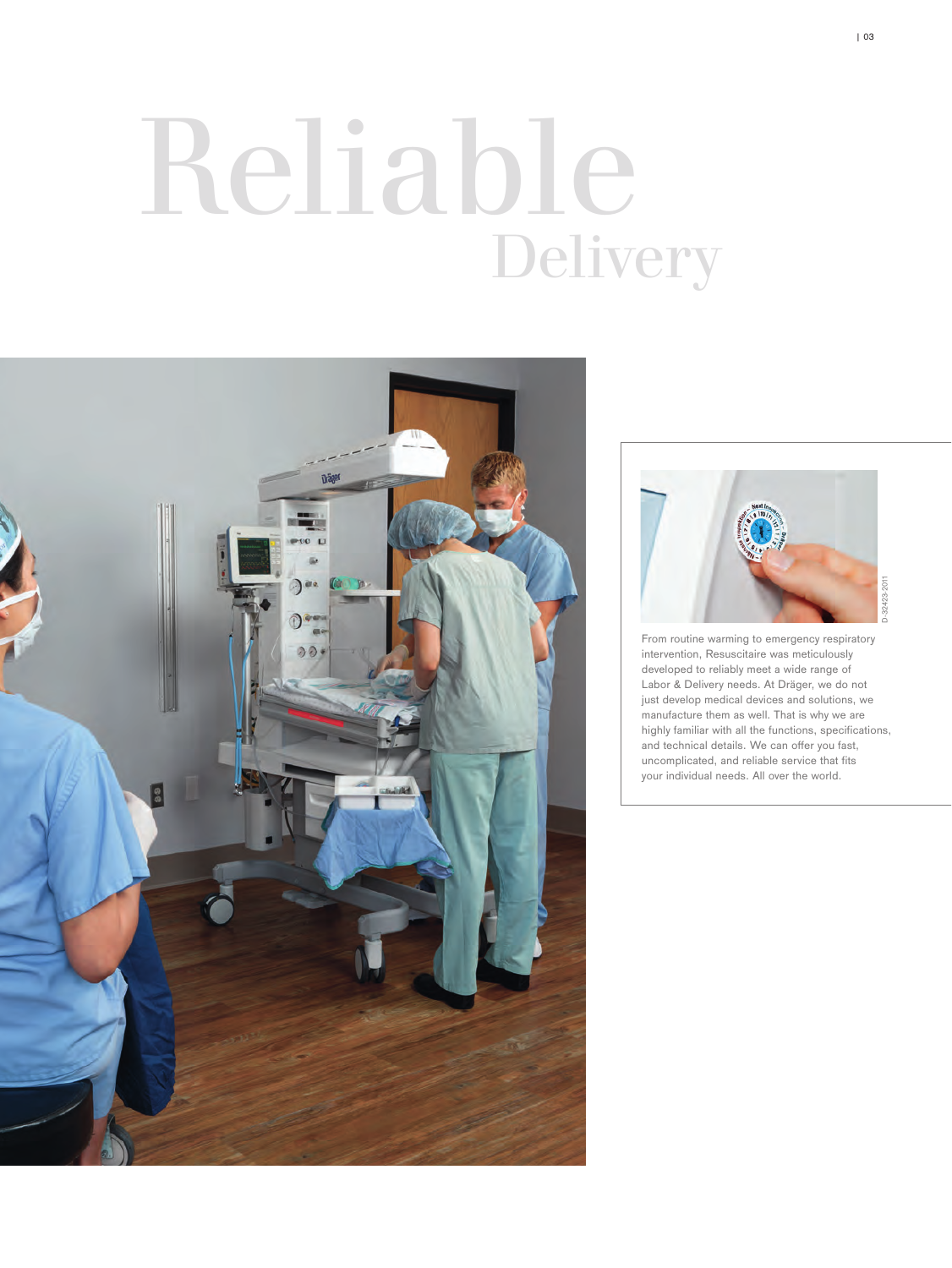## Response Rapid





Should the newborn have difficulty transitioning to breathing, you can help clear fluids from the lungs and establish a functional residual capacity.



A nasal cannula, a minimally invasive intervention, can serve as a quick, convenient way to prevent hypoxia and respiratory acidosis.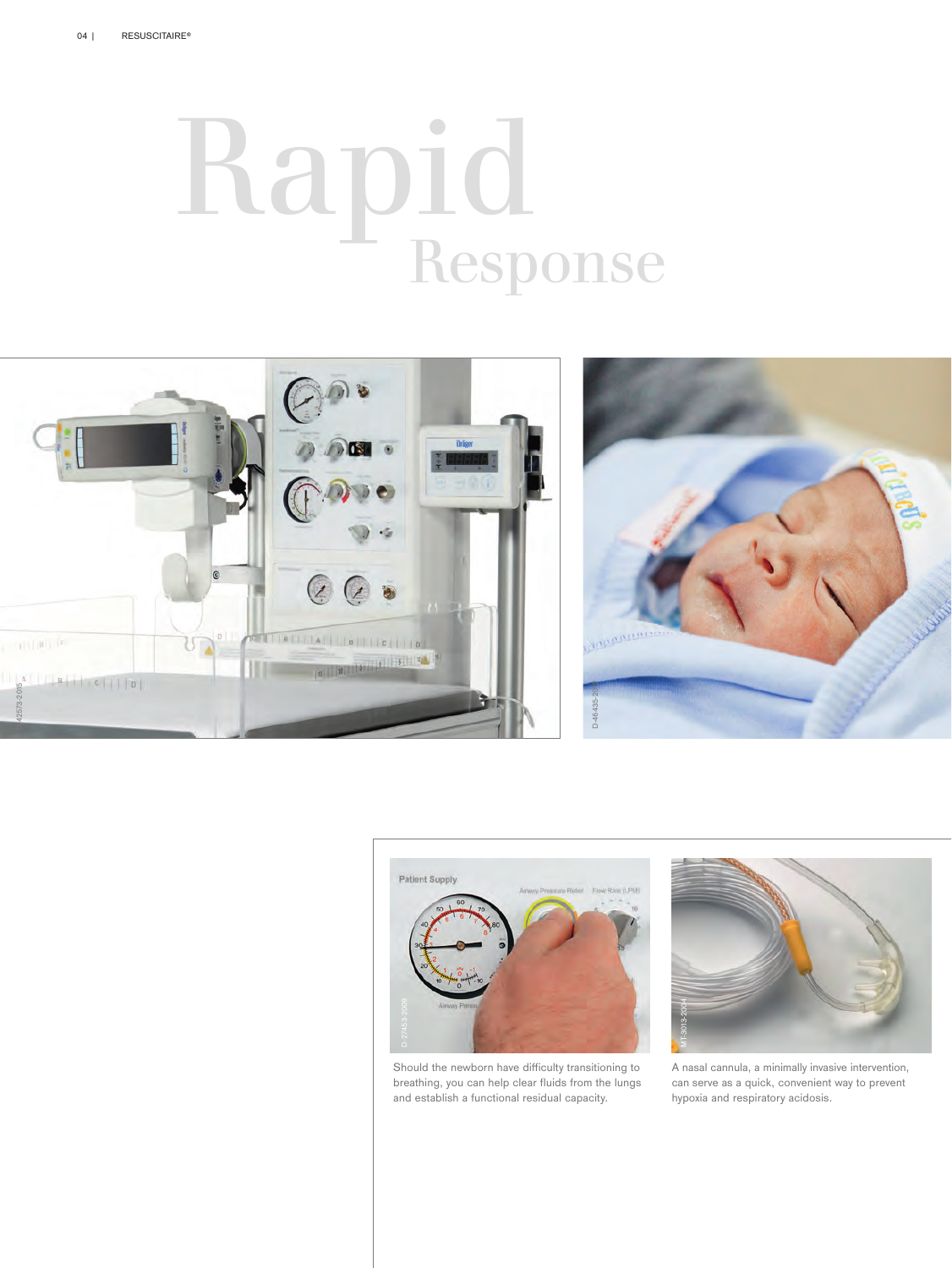## **Proven respiratory support, where and when you need it.**

**PROGRESSIVE SUPPORT SAFEGUARDS DELICATE AIRWAYS**

When you consider that 80% of Very Low Birth Weight newborns, 60% of Meconium Stained newborns, and 6% of Cesarean Section newborns require some form of respiratory stabilization<sup>1</sup>, it's comforting to know that Resuscitaire puts so many quality options at your fingertips.

Dräger's proven Continuous Positive Airway Pressure (CPAP) and Positive End-Expiratory Pressure (PEEP) capabilities support precise gas delivery so crucial to preventing respiratory complications in neonates. Plus, a choice of delivery devices enables you to provide the minimal amount of support required to achieve respiratory stabilization to further safeguard fragile lungs.

**INTUITIVE DESIGN PROMOTES CONFIDENT CARE** Resuscitaire's easy-to-understand respiratory support interfaces allow you to move efficiently from one solution to the next, as needed. The logical layout, easily accessible controls, and familiar operation facilitate confident respiratory support needed to assure desired ventilation, oxygenation, and skin temperature. In addition, front-facing gauges help you accurately monitor airway pressure, suction, and gas supply to help keep you in control of the process.



Resuscitaire's T-piece enables you to deliver consistent CPAP and PEEP along with a fixed inflating pressure for precise control of the baby's respiratory support. It offers a convenient alternative to bag and mask ventilation and can be used with either a face mask for non-invasive support or an endotracheal tube.



AutoBreath™ redefines advanced respiratory support by automating the process. It automatically delivers the desired levels of FiO<sub>2</sub>, flow, max pressure, rate, and PEEP, freeing up the clinician's hands. In addition, this automated capability can reduce the need for a ventilator in the Labor & Delivery unit, saving both time and money.

<sup>1</sup> Bissinger RL, Ohning BL. Neonatal Resuscitation. eMedicine Specialties>Pediatrics: Cardiac Disease and Critical Care Medicine>Neonatology. Retrieved Sept 16, 2008, from http:www.emedicine.com/ped/topic2598.htm.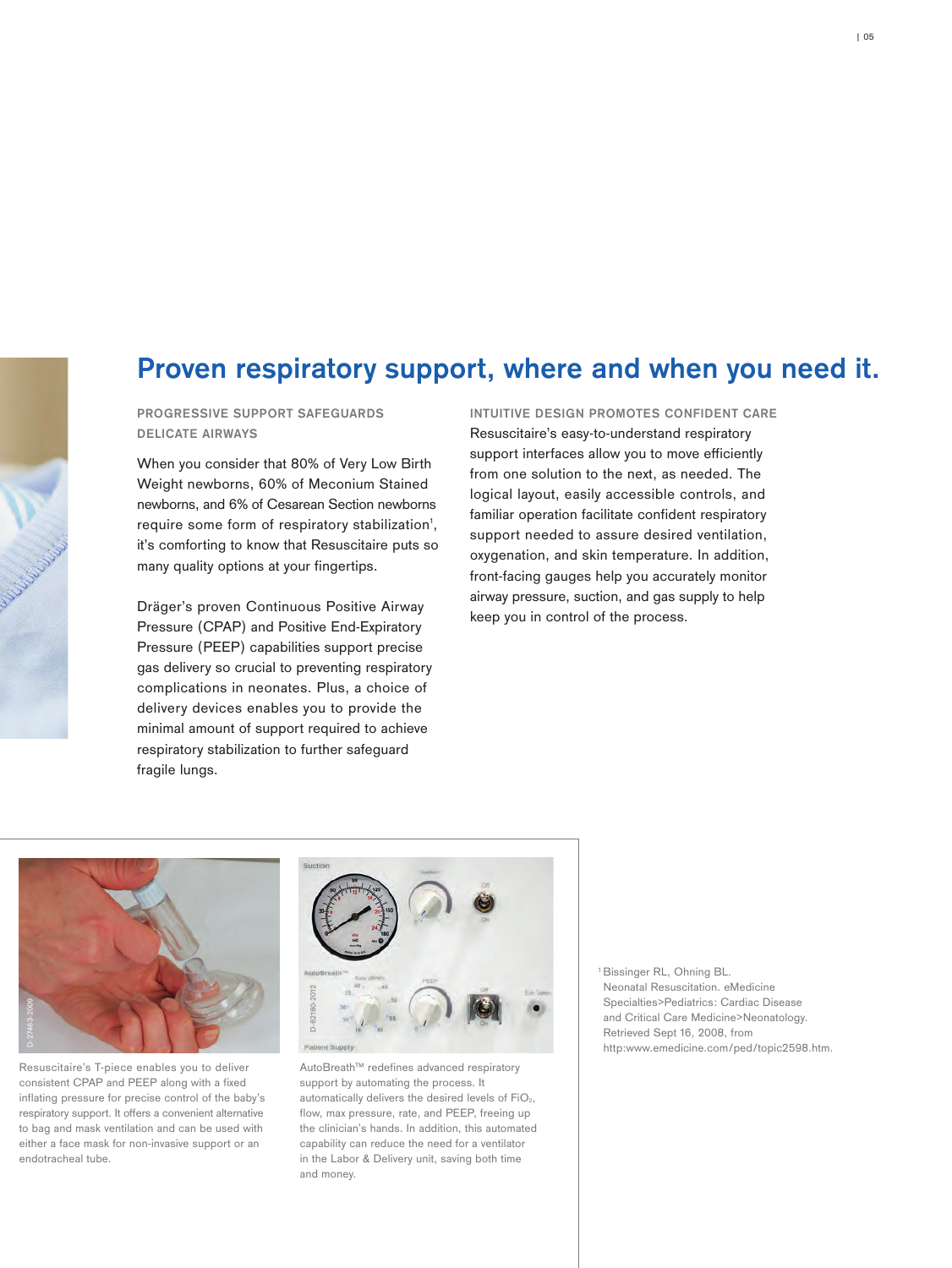### **Thermoregulation requirements are dynamic; so is our solution.**

#### **SETTING THE STANDARD FOR UNIFORM HEAT DISTRIBUTION**

The younger the newborn, the more critical effective thermoregulation becomes. With the Resuscitaire, it all starts with its Silica Quartz element – the most responsive heating element in the industry. The element provides rapid warm up, while its fulllength parabolic reflector delivers the most even heat distribution across the mattress surface to keep the newborn cradled in soothing warmth.

The Automatic Pre-Warm Mode allows long-term, controlled warming of the mattress with no nuisance alarms. The Manual Mode lets you adjust heater output in 10% increments, while the Servo Mode uses a dual thermistor temperature probe and ±1.0°C alarm to ensure precise temperature tolerances. For added reliability, an independent Ambient Temperature Probe automatically adjusts heater output to maintain a safe and stable mattress temperature.

#### **SUPPORTING THE NEEDS OF THE PATIENT AND THE PROCESS**

Dräger understands that the needs of the developmental care process are dynamic. As a result, the Resuscitaire was specifically developed to keep pace with those demands.

For example, the head of the warmer module swivels up to 90° from side to side. Whether the baby is on the mattress or nearby in mom's arms, Resuscitaire continues to monitor and thermoregulate the neonate. Should the mattress need to be tilted for Trendelenburg or reverse Trendelenburg positioning, the parabolic reflector continues to deliver uniform heat distribution across the mattress.

The developmental alarm feature even takes into account the adverse effects of noise on the baby. When activated, alarm output starts out quietly and only builds in volume if unattended.



The parabolic reflector helps ensure the most even heat distribution available across the mattress surface, helping you avoid potentially dangerous hotspots and inconsistencies associated with hourglasstype thermal delivery.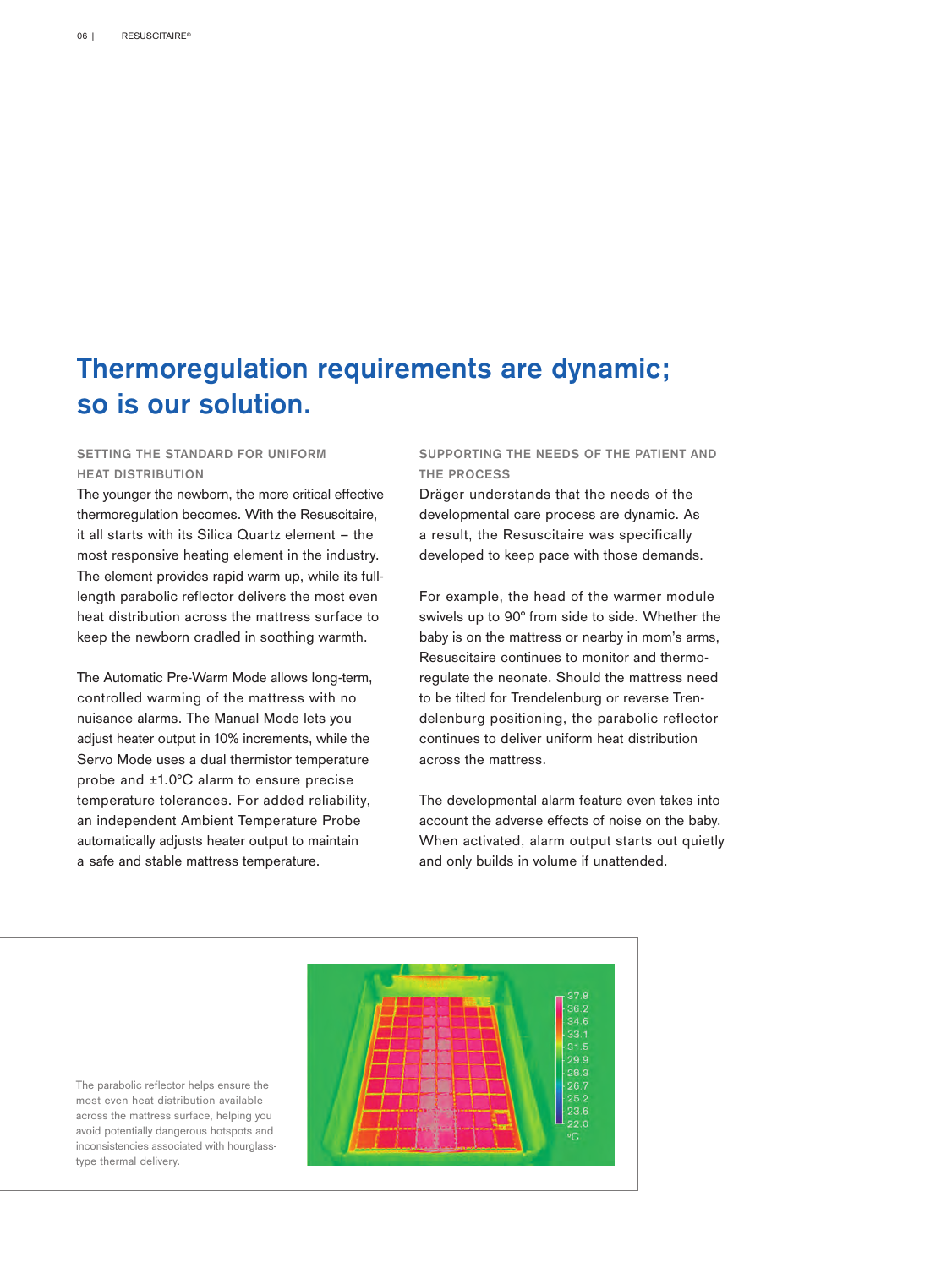# Constant Comfort

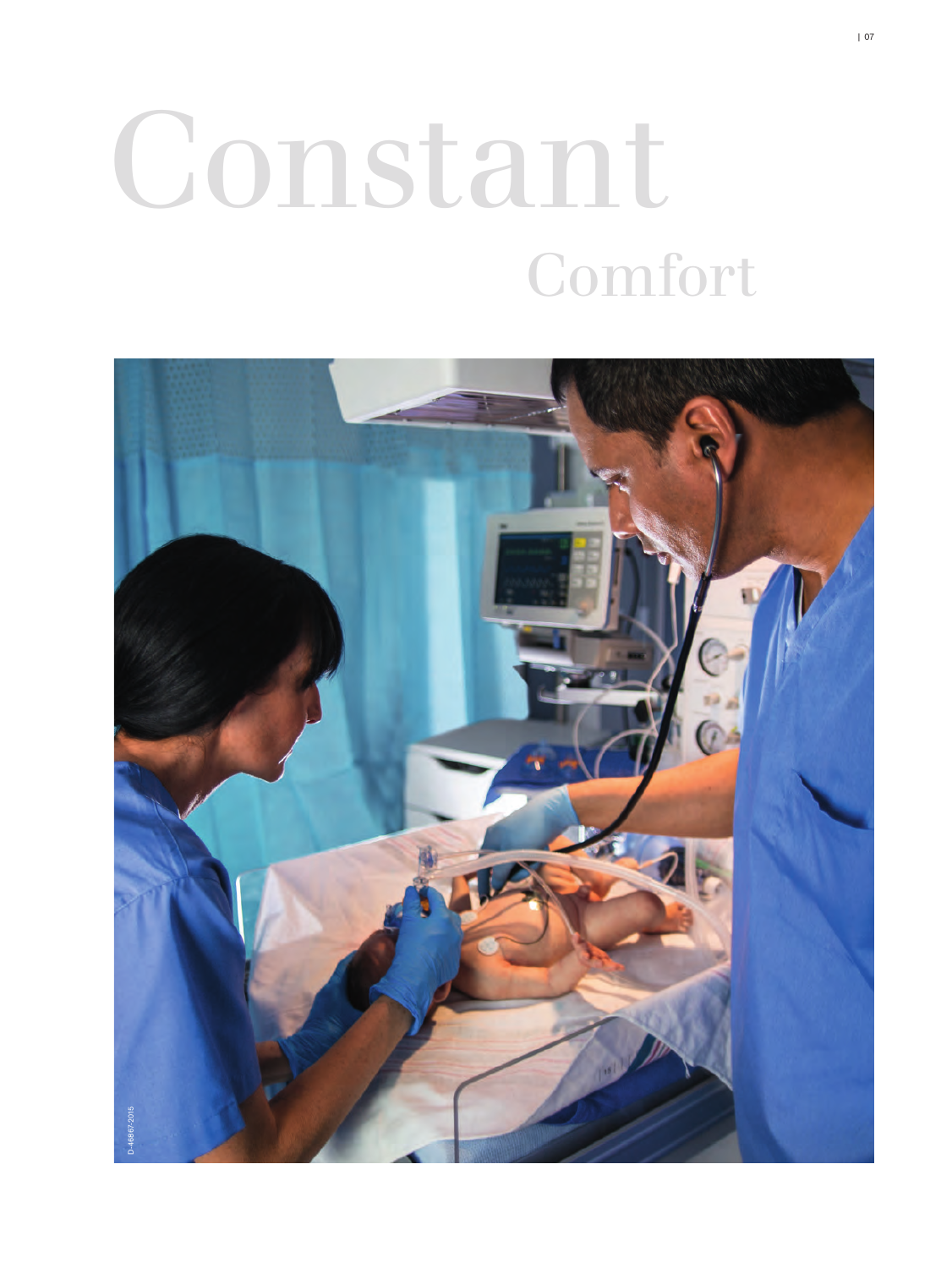

A workstation approach with vital signs monitoring, respiratory support, thermoregulation and all accessories to meet your labor and delivery needs.

## **Focused on the details, so you can focus on the patient.**

From its lightweight, easy-to-maneuver design to convenient ergonomic touches throughout the unit, the Resuscitaire simplifies operation to expedite care and help keep caregivers fresh and productive throughout long shifts.

#### **EXCEPTIONAL ACCESS FROM EITHER SIDE**

Side panels can be easily lowered for access to the baby. The height of the mattress surface can be easily adjusted to the individual caregiver's personal preference using variable height adjustment pedals found on either side of the unit. Dual access X-ray offers users greater flexibility. Plus, a pass-through drawer makes storing accessories and routinely needed items a breeze.

**CONFIGURE TO YOUR DEPARTMENT'S NEEDS** A choice of basic configurations and a variety of accessories lets you custom configure the unit to your needs. Accessories include left or right hand instrument trays, an IV pole, a shelf for related devices, such as  $SpO<sub>2</sub>$ , and an easy-touse scale – complete with one-touch operation.

#### **EASILY ACCESS SUCTION**

The suction compartment is located at the back of the unit to make routine cleaning as quick and easy as possible.

#### **EFFICIENTLY ADJUST MATTRESS POSITION**

An ergonomic knob at the front of the unit lets you adjust the mattress smoothly, from zero to ten degrees, facilitating Trendelenburg and reverse Trendelenburg positioning.

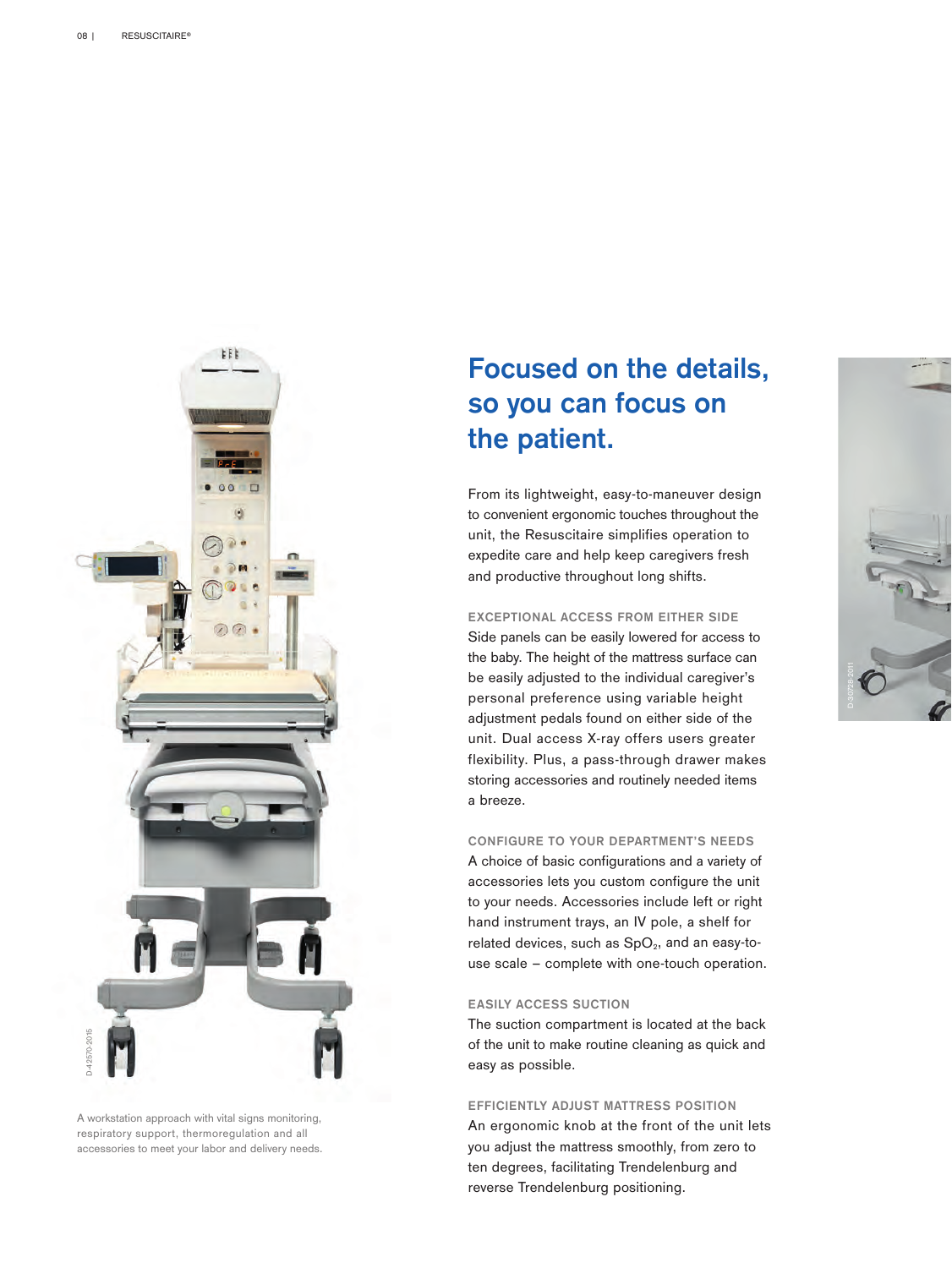# Step Saver





Resuscitaire units are available in a variety of configurations to fit seamlessly into your care environment. The Birthing Room Warmer features a warmer, respiratory support, and a detachable mobile bassinet in a variety of wood finishes. A space-saving wall unit is available for fixed locations. What's more, Dräger's breadth of neonatal offerings ensures smooth transitions from L & D to the NICU.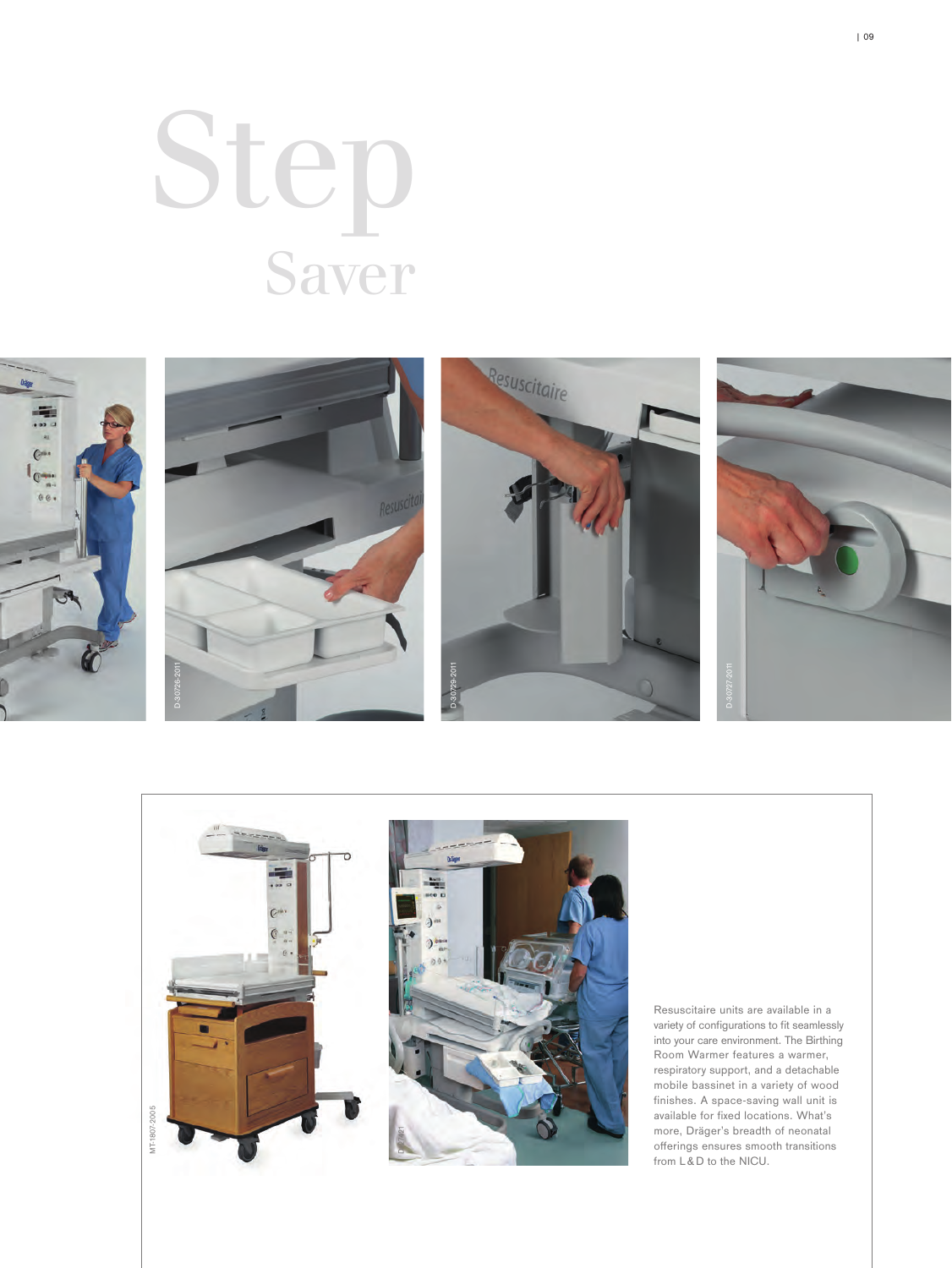#### **TECHNICAL SPECIFICATIONS DRÄGER RESUSCITAIRE WARMER**

| Physical Attributes (without options/accessories) |                                                  | <b>VHA Model</b>                                            |
|---------------------------------------------------|--------------------------------------------------|-------------------------------------------------------------|
| Height                                            | 72 in (183 cm)                                   | 71-79 in (180-201 cm)                                       |
| Width                                             | 26.5 in (68 cm)                                  | 26.5 in (68 cm)                                             |
| Depth                                             | 44 in (112 cm)                                   | 44 in (112 cm)                                              |
| Weight (without options /accessories)             | 220-280 lbs (100-127 kg)                         | 220-280 lbs (100-127 kg)                                    |
|                                                   |                                                  |                                                             |
| Mattress                                          |                                                  |                                                             |
| Height from floor                                 | 39.4 in (100 cm)                                 | 35-43 in (90-109 cm)                                        |
| Width                                             | 21.0 in (53.3 cm)                                | 21.0 in (53.3 cm)                                           |
| Length                                            | 26.0 in (66.0 cm)                                | 26.0 in (66.0 cm)                                           |
| Thickness                                         | 1.0 in $(2.54 \text{ cm})$                       | 1.0 in $(2.54 \text{ cm})$                                  |
| Maximum capacity                                  | 15 lbs (4.54 kg)                                 | 15 lbs (4.54 kg)                                            |
| <b>Maximum Power Requirements</b>                 |                                                  |                                                             |
| Model<br><b>120V</b>                              | 120 V, 50-60 Hz, 750 W                           |                                                             |
| 220/240V                                          | 220-240 V, 50-60 Hz, 750 W                       |                                                             |
|                                                   |                                                  |                                                             |
| <b>LED Examination light</b>                      |                                                  |                                                             |
| Illumination                                      | $>0.11$ lumens/cm <sup>2</sup> (100 ft. Candles) |                                                             |
| <b>Controller heating alarms</b>                  |                                                  |                                                             |
| Check patient                                     |                                                  | System alerts for 5 minutes in Manual Mode every 30 seconds |
|                                                   | after 10 minutes                                 |                                                             |
| Baby temperature                                  | ±1° C from Set Point                             |                                                             |
| High temperature                                  | Skin Temp. 39.0 ±0.2 °C                          |                                                             |
| Probe                                             | Short or open circuit / No probe                 |                                                             |
| System fail                                       | Indicates System Fail                            |                                                             |
| Power fail                                        | <b>AC Power Interruption</b>                     |                                                             |
| Alarm silence/reset intervals                     |                                                  |                                                             |
| Check patient                                     | Resets clock for 10 minutes manual mode          |                                                             |
| Baby temperature                                  | 10 minutes                                       |                                                             |
| High temperature                                  | 2 minutes                                        |                                                             |
| Procedural silence                                | Presilences baby temp alarm for 5 minutes        |                                                             |
|                                                   |                                                  |                                                             |
| Set temperature/heater output                     |                                                  |                                                             |
| Set temp range                                    | 34-38 °C (>37.0° override)                       |                                                             |
| Heater output                                     | 0-100%, 10% increments                           |                                                             |
| Skin temp display                                 | 18-43 °C                                         |                                                             |
| Accuracy                                          | $\pm 0.2$ °C (31 to 37° C)                       |                                                             |
|                                                   |                                                  |                                                             |
| <b>Resuscitation module</b>                       |                                                  |                                                             |
| Wall supply pressure                              | 40-75 psi (275-517 kPa)                          |                                                             |
| Cylinder pressure                                 | 2,900 psi max (19,994 kPa)                       |                                                             |
| Patient gas supply                                |                                                  |                                                             |
| Flow control range                                | 0-15 LPM                                         |                                                             |
| Airway pressure limit                             |                                                  |                                                             |
| Adjustable                                        | 0-50 cm $H_2O$ (0-4.9 kPa)                       |                                                             |
| Internal preset limit                             | 60 cm H <sub>2</sub> O (5.9 kPa)                 |                                                             |
|                                                   |                                                  |                                                             |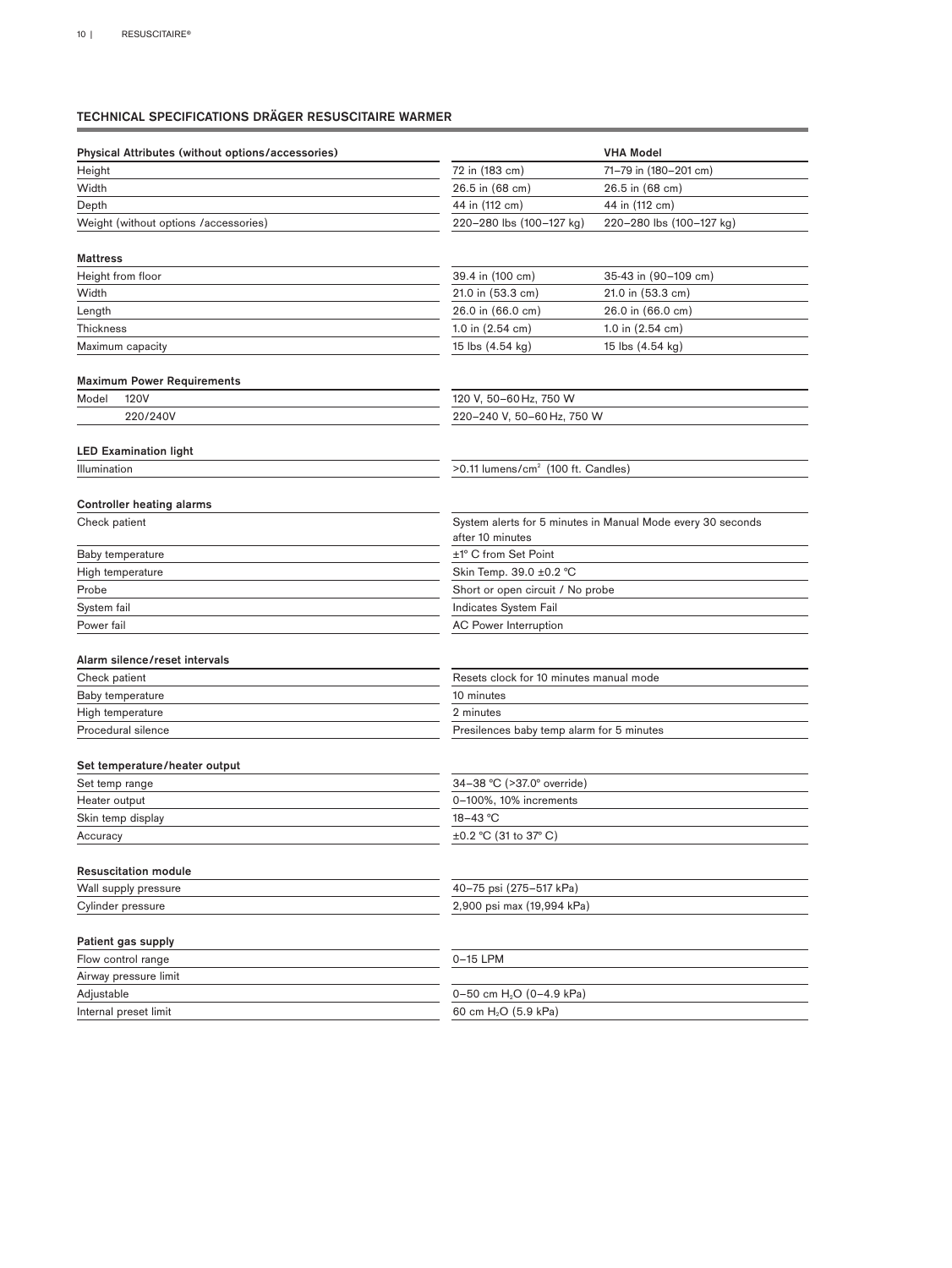| <b>Auxiliary flow circuit</b>       |                                                               |  |
|-------------------------------------|---------------------------------------------------------------|--|
| Auxiliary flow range                | 0-15 LPM                                                      |  |
| <b>Fixed internal</b>               | 160 cm H <sub>2</sub> O (15.7 kPa)                            |  |
| <b>Suction circuit</b>              |                                                               |  |
| Adjustable                          | 0-150 mmHg (0-20 kPa)                                         |  |
| Disposable collection container     | 40 ml                                                         |  |
|                                     |                                                               |  |
| AutoBreath™ infant resuscitator     |                                                               |  |
| Adjustable breath rate range        | 18-60 BPM (±10% of setting)                                   |  |
| I:E ratio                           | Fixed at 1:2 Nominal                                          |  |
| Pressure (PEEP)                     | 0-18 H <sub>2</sub> O (0-1.77 kPa)                            |  |
| Gas bleed                           | 5 LPM Max                                                     |  |
| Precision blender (optional)        | 21-100% ±3% $O_2$                                             |  |
| Alerts                              |                                                               |  |
| Manual mode                         | System alerts for 5 minutes every 30 seconds after 10 minutes |  |
| Apgar timer                         | Alerts at 1, 5 and 10 minutes                                 |  |
| Timer                               | Visual timer up to 1 hour                                     |  |
| Instrument tray (Resuscitaire only) |                                                               |  |
| Length                              | 13.0 in (33.0 cm)                                             |  |
| Width                               | 9.0 in (22.8 cm)                                              |  |
| Capacity                            | 5 lbs (2.2 kg)                                                |  |
| X-ray cassette tray                 |                                                               |  |
| Pocket width                        | 14.5 in (36.8 cm)                                             |  |
| Pocket length                       | 11.0 in (27.9 cm)                                             |  |
| Thickness                           | 0.75 in (1.9 cm)                                              |  |
|                                     |                                                               |  |
| IV pole                             |                                                               |  |
| Maximum load                        | 5 lbs (2.2 kg)                                                |  |
| <b>Monitor shelf</b>                |                                                               |  |
| Length                              | 12.0 in (31.75 cm)                                            |  |
| Width                               | 14.0 in (40.64 cm)                                            |  |
| Maximum load                        | 10 lbs $(4.5 \text{ kg})$                                     |  |